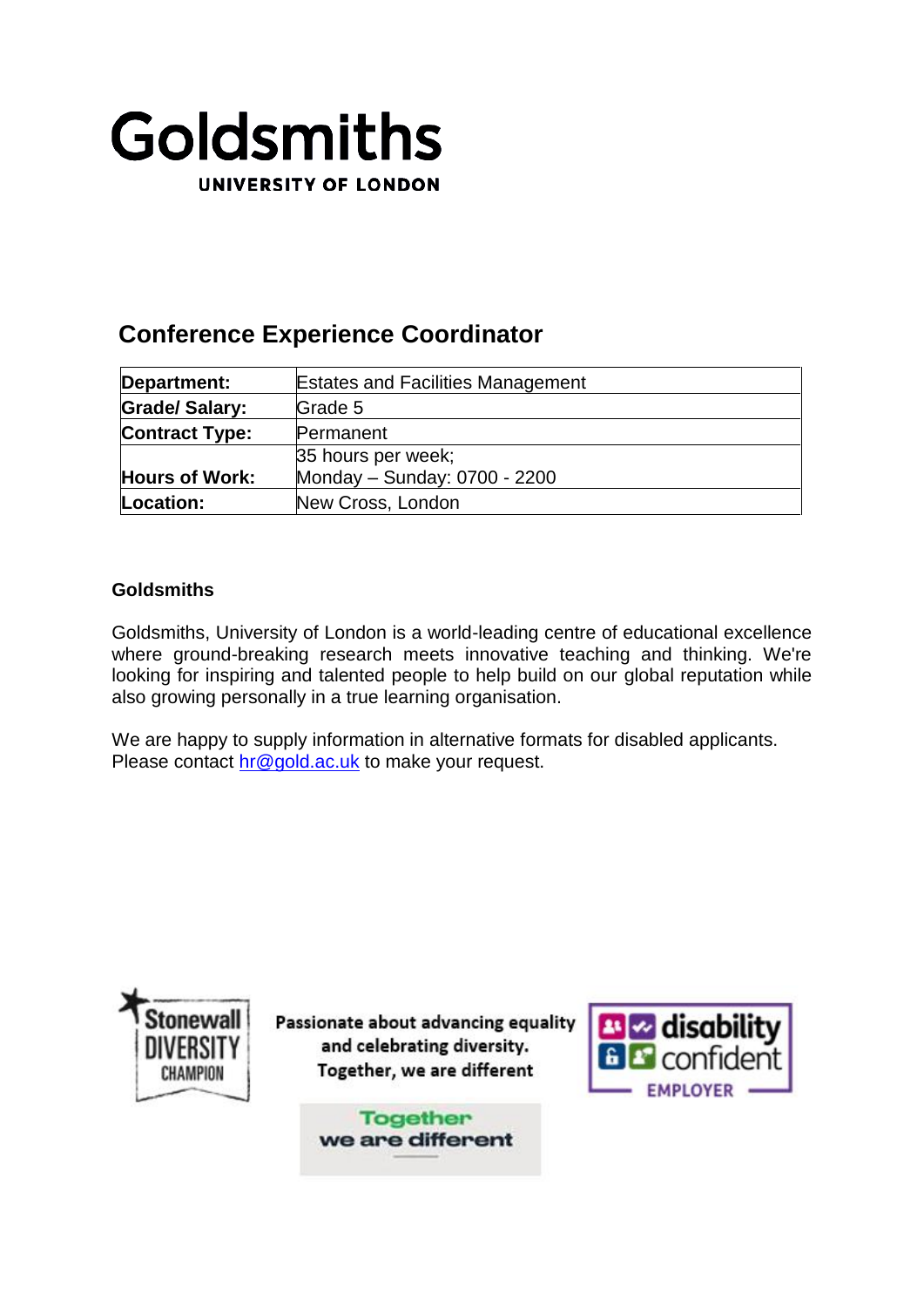# **Department of Estates and Facilities Management**

Estates and Facilities Management is a specialist directorate within the University with over 200 staff. It maintains and supports the University and its changing needs in respect of the following disciplines:

- estates strategy & strategic development
- capital projects, minor works and refurbishments
- maintenance (building and grounds), surveys, statutory compliance
- Infrastructure
- space utilisation & timetabling,
- energy and carbon management,
- environmental management
- facilities services including: cleaning, portering, security, customer service reception duties, waste, postroom and central stores
- health and safety
- catering
- conference services
- procurement
- print services

The main campus is based at New Cross, London Borough of Lewisham and covers approximately 16 acres. It comprises some 100 buildings ranging from three fine Victorian Grade II listed buildings, a number of former domestic properties (now being used for academic and office purposes), a range of post-war utility buildings (now requiring replacement), to new purpose built ultra-modern buildings. Also situated approximately 12 miles from the main campus is Loring Sports Ground, located in Sidcup, London Borough of Bexley, which consists of a 20 acre sports ground and associated buildings. The variety of buildings presents a diverse set of challenges.

Estates & Facilities Management aims to make significant improvement to its service delivery and the quality of the estate in order to meet the rising expectations of staff and students.

The main functions of Estates and Facilities Management are:

- To advise on strategy to optimise the use of the estate and to meet the future requirements of the institutional/corporate plan;
- To procure development projects as approved;
- To manage and keep under review, property agreements, leases etc.;
- To liaise with external bodies, as appropriate concerning the estate;
- To maintain buildings, services and grounds in safe condition and fit for purpose;
- The provision of timetabling services to maximise space utilisation.
- To operate support services which meet agreed Service Level Standards;
- To monitor effectively all financial activities to ensure departmental compliance with University's financial regulations and procurement procedures;
- To adopt value for money solutions in all aspects of activities;
- To develop, maintain and implement policies and procedures to effectively manage the estate and its services;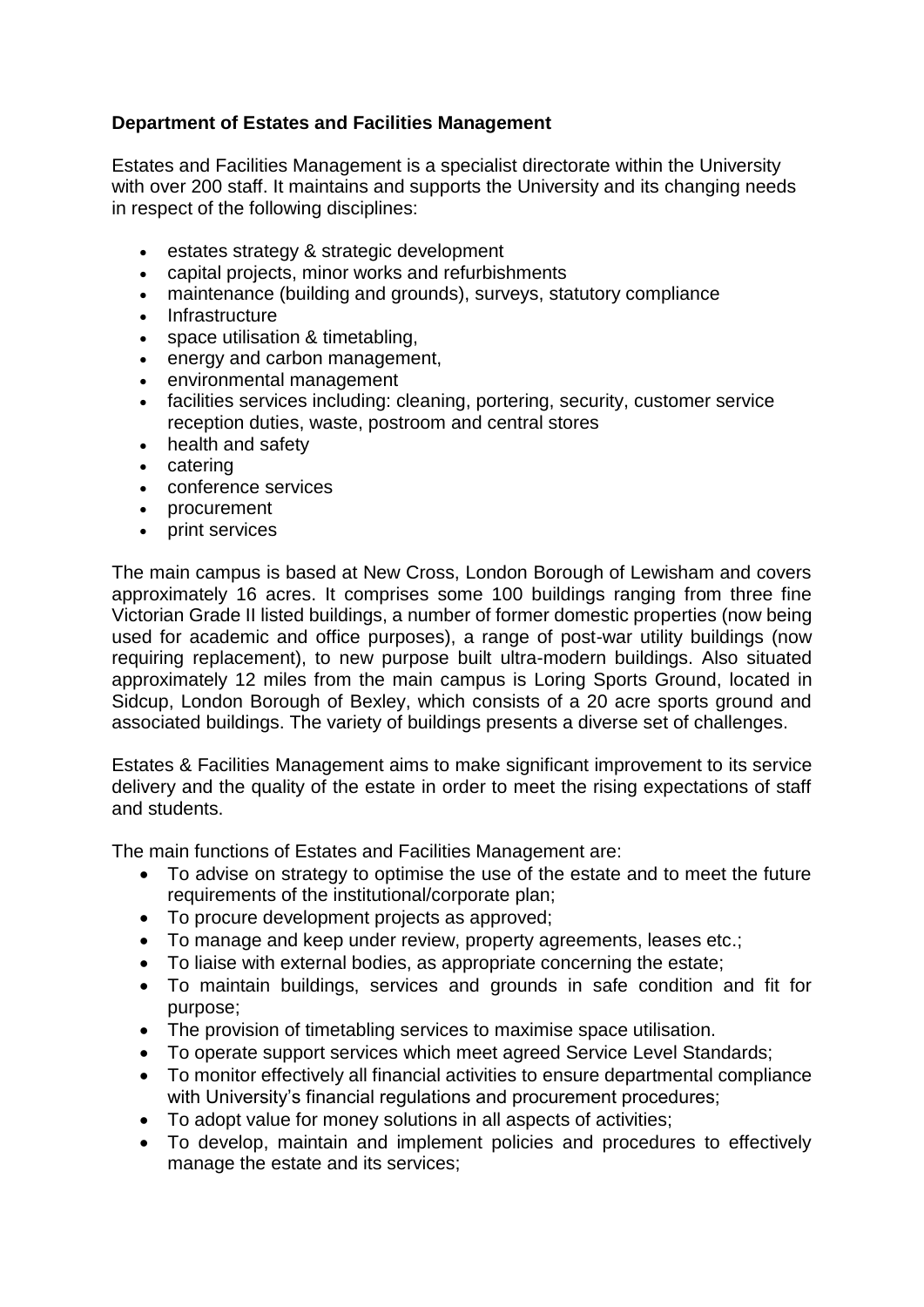- To identify and meet current and emerging 'customer' requirements;
- To ensure that all work and services for which it is responsible, are undertaken in a safe manner;
- To provide all of its staff with the necessary training and support to effectively undertake their work and promote personal development;
- To provide a facilities management function for the delivery of cleaning, portering, security, FoH services, waste, postroom & central stores.

Estates and Facilities Management's overall aim is to provide for sustainable first class facilities for research, teaching and learning and other activities and to create a vibrant and safe environment for students, staff and visitors and to deliver a service in a professional and integrated way.

## **Job description**

**Reporting to:** Commercial Operations Manager **Reports**: Summer Conference Assistants (June – September)

#### **Summary:**

Responsible for the operational supervision of the commercial offer for conferences and other bookings, including securing business, coordination, financial processes and delivery as directed by the Commercial Operations Manager. To offer this service both internally within the University and externally. To coordinate a service which is flexible and often requires unsociable hours of work.

#### **Main duties:**

- To respond appropriately to all sales enquiries (email, telephone or face to face) ensuring that a response providing all facility information and costing is sent in writing to prospective clients
- To arrange show rounds of facilities for external and internal customers
- To actively seek opportunities to sell and upsell facilities for conference and events
- Liaise with the Commercial Operations Manager to seek ways in which income can be maximised through careful management of facilities
- To support and operationally supervise the smooth running and professional organisation of conference, functions and events booked through the Conference Services office
- To support any bookings arising from external (or internal) hire of the campus as a film location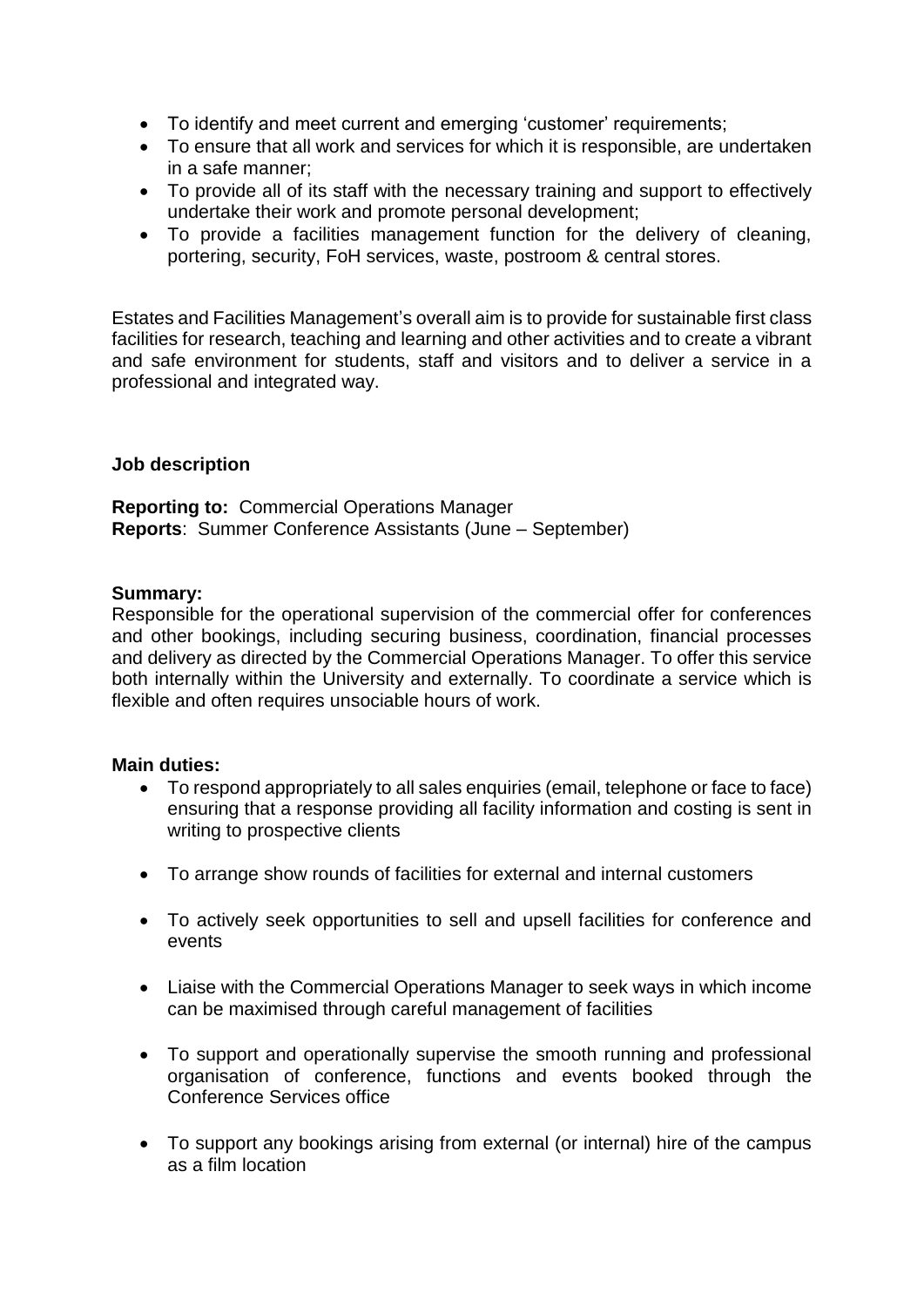- To support the sales and marketing strategy for the College's residential, catering and leisure facilities
- To periodically review with the Commercial Operations Manager, the business plan for the exploitation of commercial opportunities arising at Goldsmiths, including (but not limited to) catering services, venue hire, conference packages, external hire, hospitality and banqueting
- To attend any promotional events and exhibitions with the team, including assisting in the arranging and manning of exhibition stands at trade shows
- Early-morning, evening and weekend work, as well as being on call for clients during events and according to the needs of the business

#### **Staff Supervision**

- To supervise the temporary Conference Services Assistant who join over the summer period
- To supervise any student ambassadors hired on an ad-hoc basis to cover events
- Ensure all temporary staff are appropriately trained and/or briefed on their duties

#### **Stakeholder Management**

- To provide advice, guidance and rapid response to staff, students, visitors and prospective and current customers to Conference Services as required
- Maintain ongoing communication with customers in relation to their event
- To liaise closely with College facility providers and colleague involved in the provision of services across the campus, ensuring their efficient and costeffective delivery
- To accurately record all conference and event enquiries in the appropriate databases
- Employ appropriate methods to manage workload and chase open enquiries and potential sales leads
- Follow all procedures in sending out information to the university about events, including updating any online calendars, planners and event distribution lists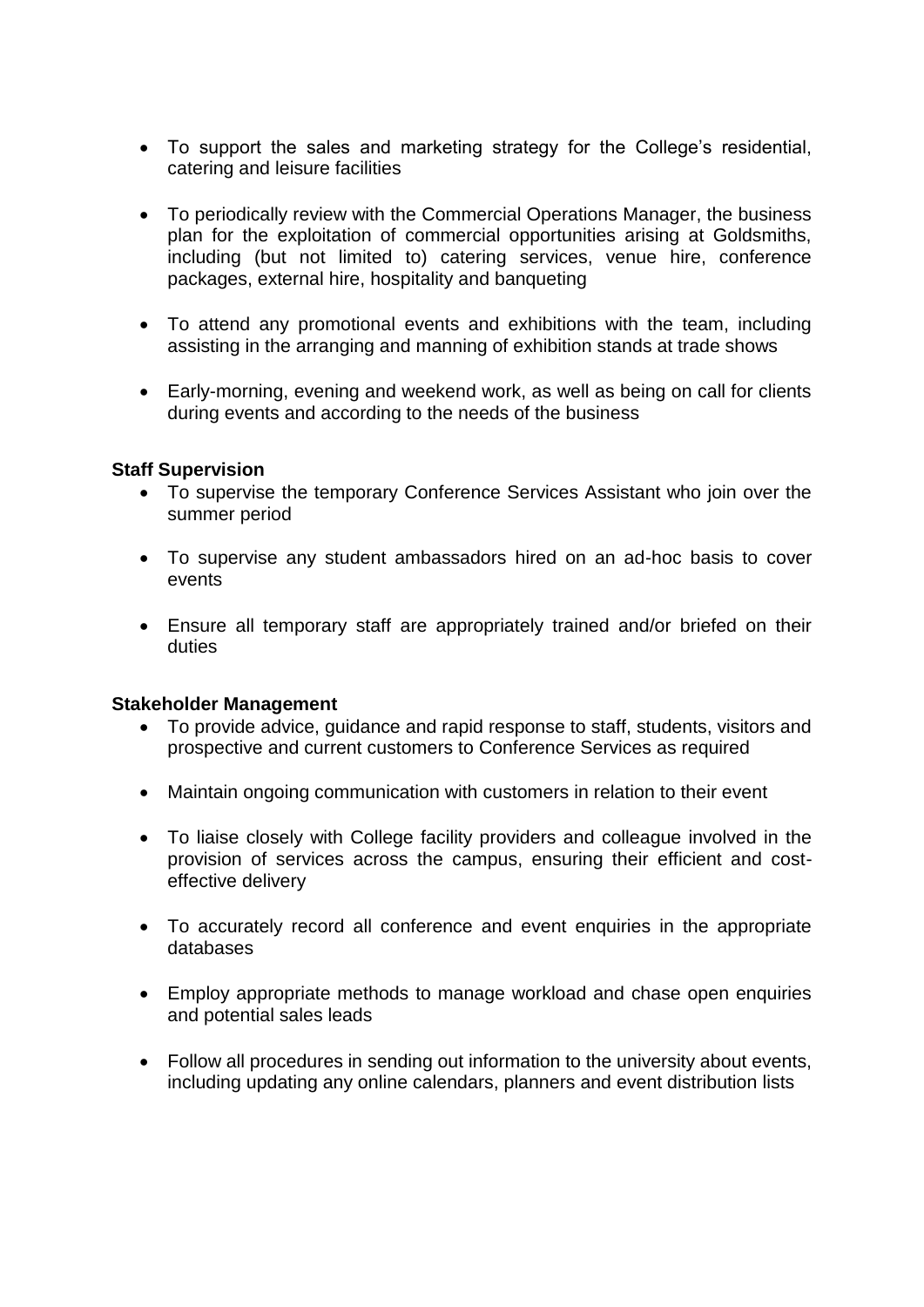# **Financial**

- To work towards achieving agreed sales budgets per financial year
- Accurately communicate with clients the full costs and charges they will incur during their event and finalising any invoicing in a timely fashion post event
- Ensure contractual obligations are met by the client and Goldsmiths
- Raise invoices and credit notes on Business World
- Raise Purchase Orders and goods receipt orders on Business World
- To feed into the Conference Services budget in liaison with the Commercial Operations Manager
- To process end of month and end of year routines to ensure appropriate financial records are maintained and up to date

## **Health & Safety**

- To prepare risk assessments and ensure that all Conference Services events are run safely and in line with current and up to date College procedures, policies, statutory and legal protocol
- To ensure all health and safety announcements and checks are communicated to all clients, attendees, organisers and also to any temporary staff
- To highlight and/or escalate any security or safety issues to the Commercial Operations Manager
- At all times to help maintain a safe working environment by attending training as necessary and following the College's Health and Safety Codes of Practice and Policy. Ensure compliance with Health and Safety legislation
- To liaise with Security teams to ensure all events are safe

## **Communication**

- To produce clear operational information for other departmental sections at relevant stages
- Build and maintain excellent working relationships both internally and externally; attend appropriate meetings and produce relevant reports
- Work cooperatively with the teams within Estates and Facilities Management and with customers and stakeholders
- To respond to all enquiries promptly and efficiently, upholding the high standards of customer service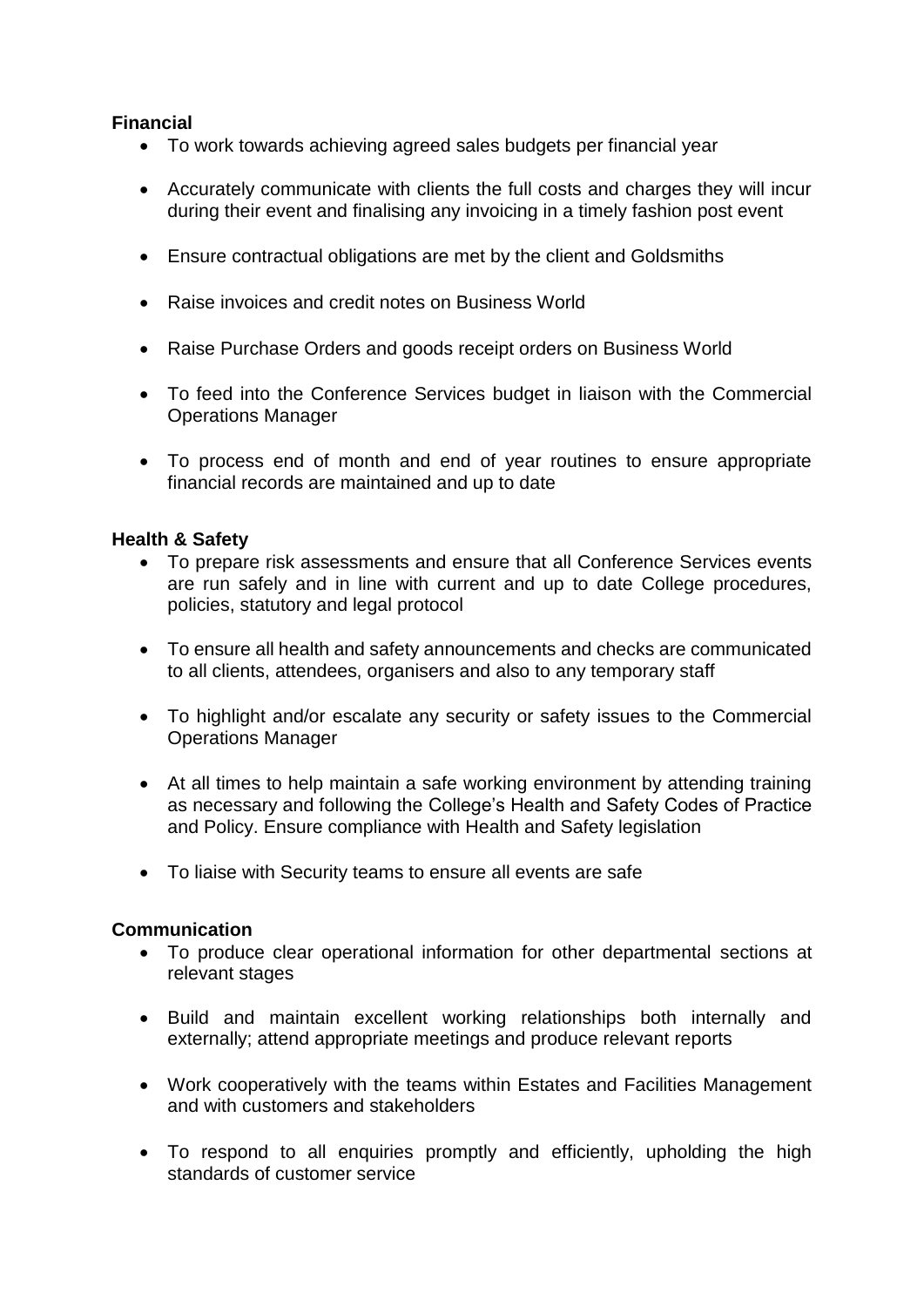## **General**

- To complete booking forms, contracts, terms and condition of hire and other documentation required by the client and the College
- You will be bound to an additional contract whereby you agree on termination of your contract, on your part or the College's, not to contact clients or take the College's commercial business to any other post within a period of 12 months following termination of your contract

## **Note:**

- To undertake such other duties within the competence of the RH as may be required from time to time;
- Ensure that you are aware of and aligned with Goldsmiths' Regulations, Strategy, and Objectives to work together to proactively advance Equality and Diversity;
- At all times to help maintain a safe working environment by participating in training as necessary and following the Goldsmiths' Health and Safety Codes of Practice and Policy.

# **Person Specification**

Detailed below are the types of qualifications, experience, skills and knowledge which are required of the post holder. Selection will be made upon evidence of best-fit with these criteria.

The Essential criteria sections show the minimum essential requirements for the post, therefore if you cannot demonstrate in your application you meet the essential criteria categorised below, you will not be invited to interview.

The Desirable criteria sections show additional attributes which would enable the applicant to perform the role more effectively with little or no training.

The Category column indicates the method of assessment:

#### **A = Application form C = Certificate I = Interview R = Reference T = Test / P = Presentation**

|                                               | <b>Category</b> |
|-----------------------------------------------|-----------------|
| <b>Essential Criteria 1 - Qualifications</b>  |                 |
| Educated to A Level or higher (or equivalent) | A, C            |
| Desirable Criteria 1 - Qualifications         |                 |
| Hold a hospitality or marketing quaification  | A, C            |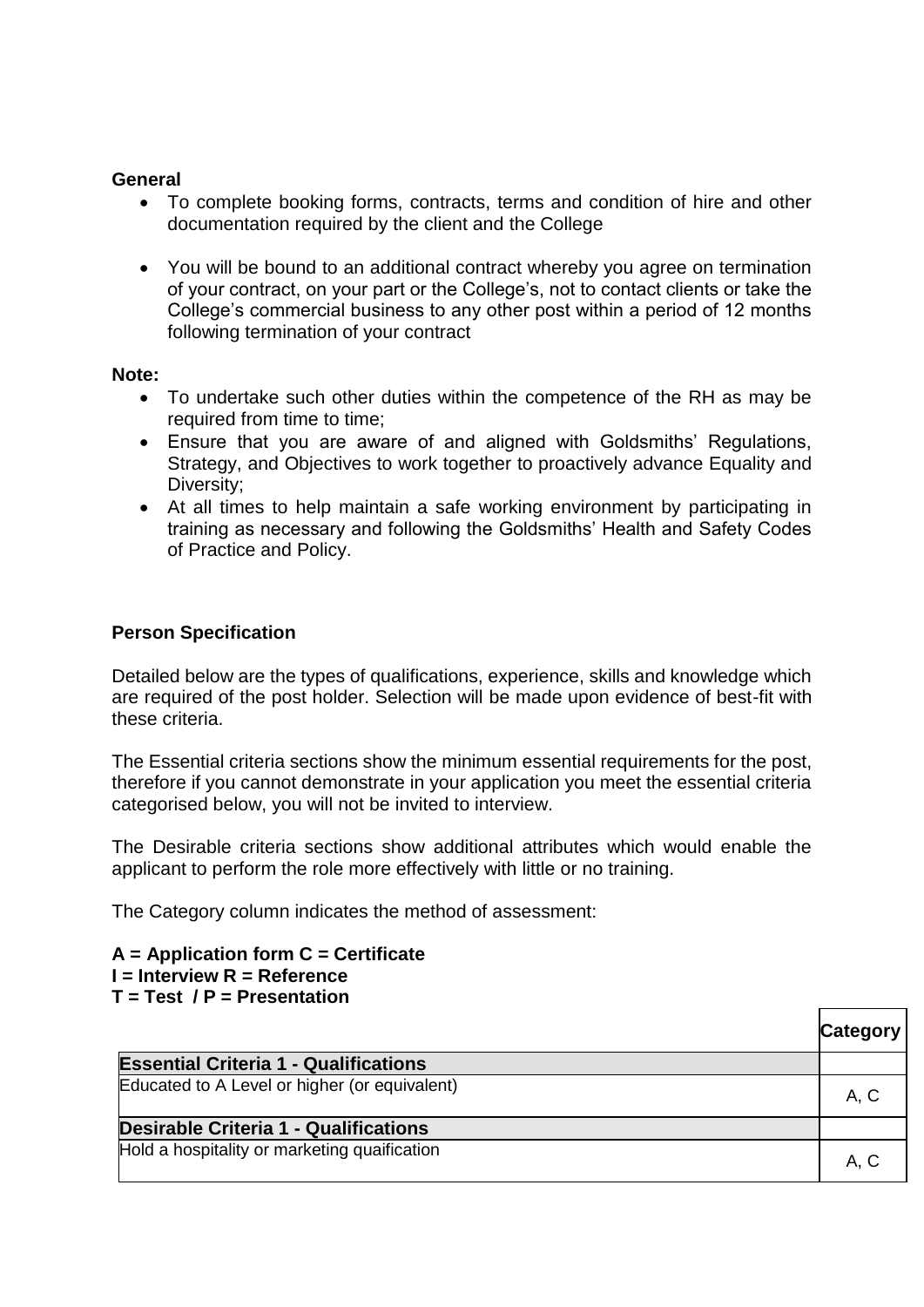| <b>Essential Criteria 2 - Experience</b>                                       |         |  |
|--------------------------------------------------------------------------------|---------|--|
| Experience of supervision in conference services, events or an equivalent area |         |  |
| Experience in following financial procedures                                   | A, I, T |  |
| Experience supervising staff                                                   |         |  |
| Desirable Criteria 2 - Experience                                              |         |  |
| Working under pressure and with a varied and busy workload                     | A, I    |  |
| Experience of working in a large structured organisation with different teams  |         |  |
| <b>Essential Criteria 3 - Knowledge</b>                                        |         |  |
| Good working knowledge of IT e.g. Microsoft suite (Excel, Outlook, Word)       | A       |  |
| Proven track record in marketing, sales and event management                   | A, I    |  |
| Proven track record of using finance/ HR systems e.g. Business World           | A, I    |  |
| <b>Essential Criteria 4 - Skills</b>                                           |         |  |
| Strong administrative and organisational skills                                | A, I, R |  |
| High attention to detail                                                       | A, I, R |  |
| Strong communication skills; orally and in writing                             | A, I, R |  |
| Interpersonal skills                                                           | A, I, R |  |
| Pro-active problem solver                                                      | A, I, R |  |
| Ability to prioritize work within a context of competing demands               |         |  |
| Self motivated                                                                 |         |  |
| Ability to Work independently and as part of a team                            | A, I, R |  |
|                                                                                |         |  |

| Desirable Criteria 4 - Skills                                                                  |         |
|------------------------------------------------------------------------------------------------|---------|
| Ability to speak a second European language                                                    | A, I, R |
| <b>Additional Attributes</b>                                                                   |         |
| Professional personal presentation                                                             | I, R    |
| The appointed candidate may be required to undergo a DBS check                                 |         |
| Empathy with the operational requirements of other departmental sections<br>and internal users |         |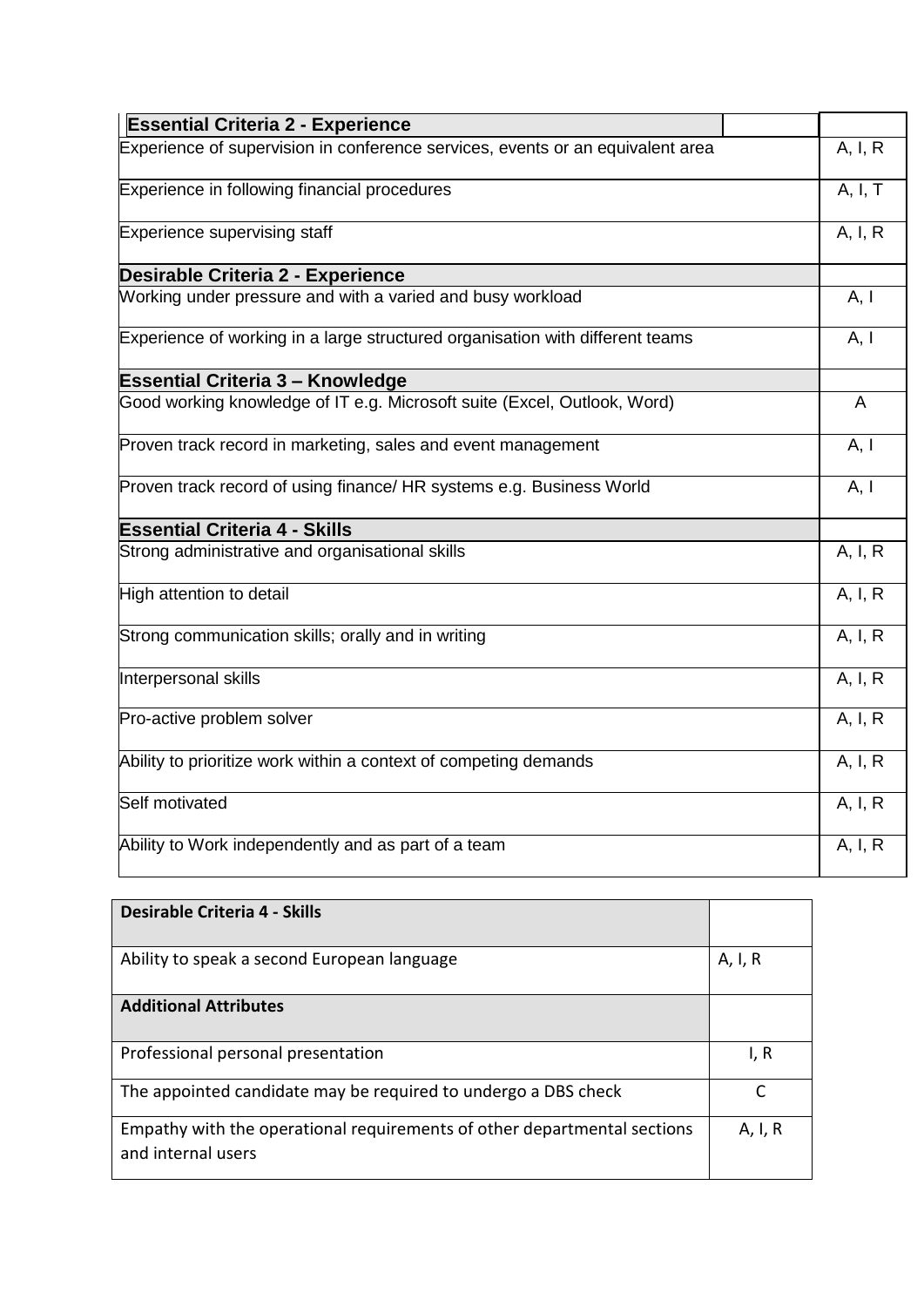| Ability to work under pressure |  |
|--------------------------------|--|
| Competency                     |  |
| Supporting and co-operating    |  |
| Interacting and presenting     |  |
| Analysing and interpreting     |  |
| Creating and conceptualising   |  |
| Organising and Executing       |  |

Please also note that where qualifications are required, employment is conditional on the verification of them. Qualifications (must be original documents) will be checked on the first day of appointment.

## **March 2022**

## **Summary of Benefits**

If you choose to work with us, you'll become part of a learning organisation that is committed to professional and personal development, with a comprehensive and innovative staff development programme.

You'll also have access to frequent lunchtime and evening talks, seminars and performances, and annual performance and development reviews.

Our other benefits include:

- Competitive salary
- Working in Zone 2, with fantastic transport links and interest free travel to work loans
- Excellent annual leave entitlement plus additional closure days at Christmas and Easter
- Membership of USS or LPFA pension scheme, dependent upon grade
- Access to exclusive discounts, including high street retailers
- Maternity, paternity, shared parental leave and adoption leave and pay and tax efficient childcare voucher scheme
- Contractual sick pay provision
- Free eve tests
- Wellbeing initiatives including the Chaplaincy and Staff Choir
- On-site dining facilities
- Access to [University of London facilities](http://senatehouselibrary.ac.uk/membership/university-of-london/)

## **Further information**

For more information about Goldsmiths, please visit: [www.gold.ac.uk/about.](file:///C:/Users/akhan055/AppData/Local/Microsoft/Windows/Temporary%20Internet%20Files/Content.Outlook/Job%20Descriptions/Job%20Descriptions/RCCS/www.gold.ac.uk/about)